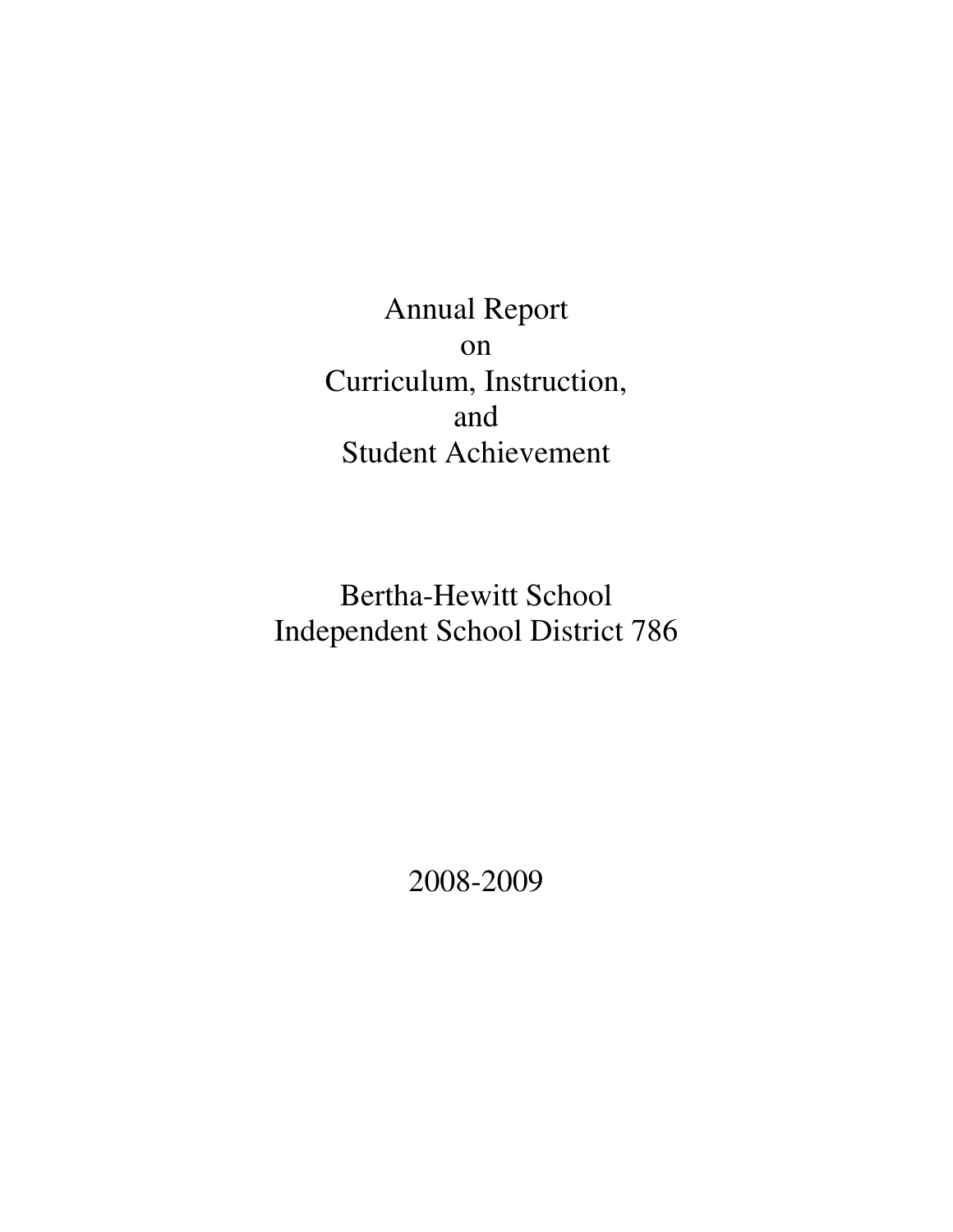*Bertha-Hewitt School Independent School District 786 310 Central Avenue PO Box 8 Bertha, MN 56437 218-924-2500 Fax 218-924-3252 www.bertha-hewitt.k12.mn.us*

**120B.11 (Subd.5) Report** 

This report was presented to and accepted by the School Board of Bertha-Hewitt Independent School District 786 at its scheduled board meeting on September 15, 2009.

This report is distributed to the public by posting on the district web site, www.berthahewitt.k12.mn.us. Notice of this report is published in the Bear Facts (monthly newsletter). This report will be on file and kept in the district office. Copies of this report are available upon request in the district office.

Jerry Haase, Chair, Bertha-Hewitt School Board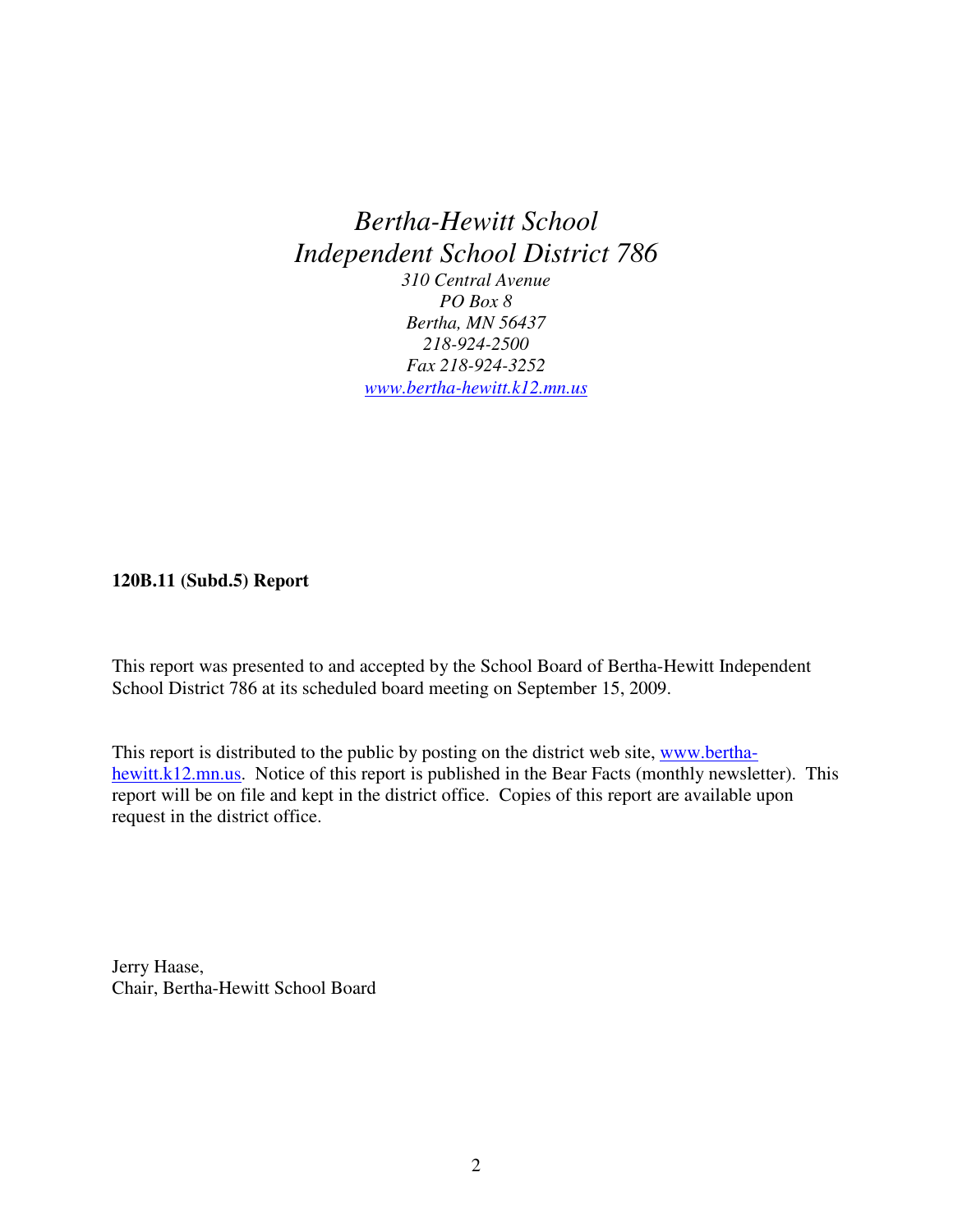#### **Introduction – Keeping the Community Informed**

 Throughout each school year, Bertha-Hewitt uses many different means in an attempt to keep you, the members of the district constituency, informed of the business of educating our young people. One such means is the "Annual Report on Curriculum, Instruction and Student Achievement". By October 1 of each year, the Local School Board, Bertha-Hewitt, using standard statewide reporting procedures developed by the Commissioner of the Minnesota Department of Education (MDE), produces and adopts this report.

#### **Adopting Policies 120B.11 (Subd. 2)**

 Students enrolled in Bertha-Hewitt School are required to satisfy both district graduation requirements and State of Minnesota Graduation Standards as articulated by the Minnesota Department of Education in order to graduate and receive a diploma. Bertha-Hewitt School has adopted policies and procedures that explain for students, teachers, administrators, parents, staff, and other interested parties, in a clear concise manner, the requirements/standards for graduation established by the district and State of Minnesota. The policies and procedures governing the administration and implementation of the Minnesota Graduation Standards in the District are available for public reading in the district office.

# **District Advisory Committee**

## **120B.11 (Subd. 3)**

 District 786 has established the Staff Development Committee, with that committee having the duties and responsibilities of an instructional and curriculum advisory committee under State system and accountability requirements. The committee to the extent possible:

- 1. Ensures active community participation in all phases of planning and improving instruction and curriculum affecting state graduation standards;
- 2. Reflects the diversity of the district and its learning sites;
- 3. Includes teachers, parents, support staff, students, and other community residents;
- 4. Recommends to the school board district-wide education standards assessments, and program evaluations; and
- 5. Whenever possible, parents and other community residents shall comprise at least twothirds of advisory committee members.

## **Advisory Committee Membership 120B.11 (Subd. 4)**

## **Application Date**

New members are secured through advertisement and recommendations from community or previous members. Positions are filled as vacancies occur. Those interested in serving should contact the district office. Selection is based on representation of community members, parents, teachers and students, and the number of positions open as mandated by State guidelines.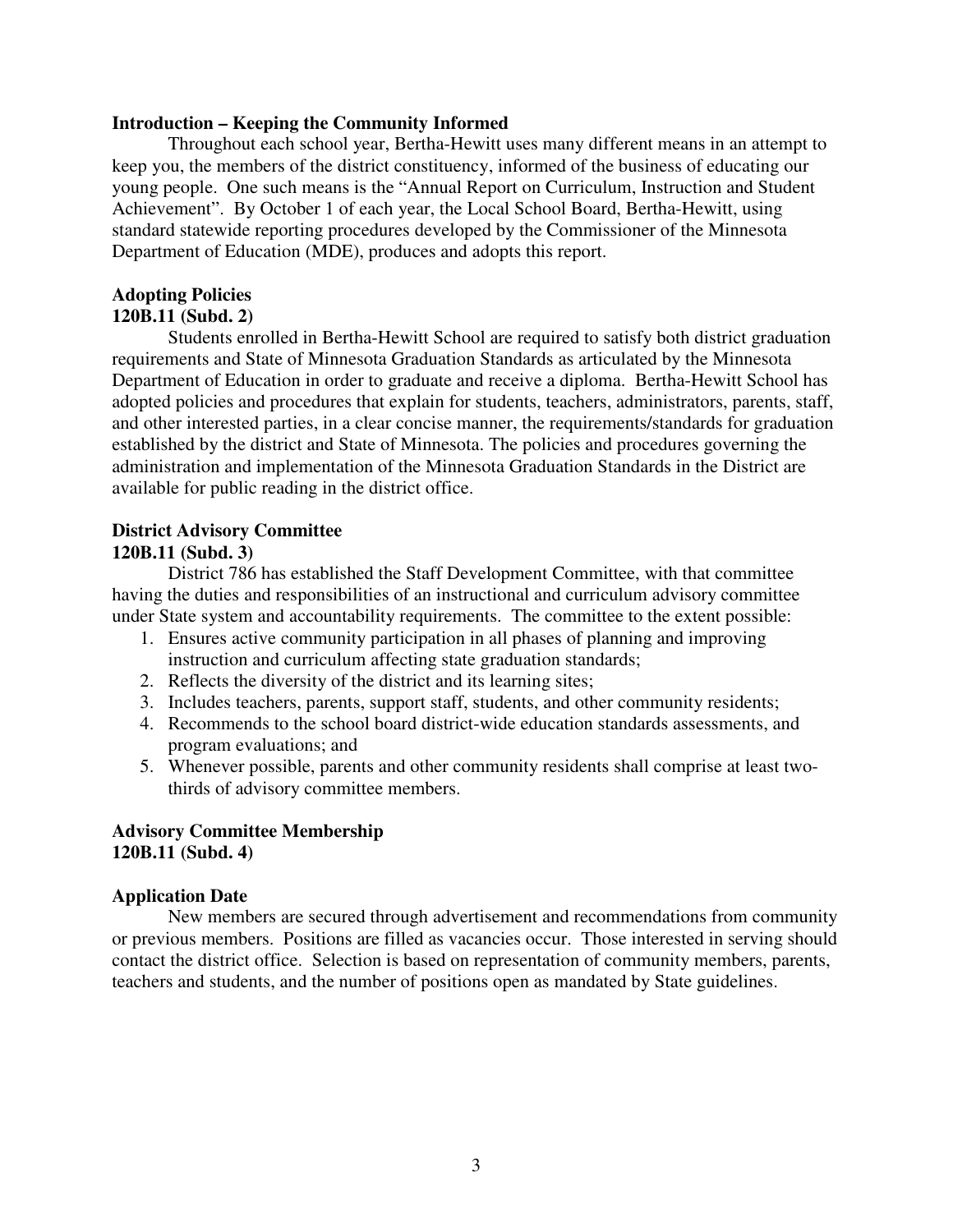| <b>Representing</b>              | <b>Term</b>       | <b>Term Expires</b> |
|----------------------------------|-------------------|---------------------|
| Superintendent                   | $On\text{-going}$ | n/a                 |
| Principal                        | On-going          | n/a                 |
| Elementary Administrator/Teacher | $On\text{-going}$ | n/a                 |
| Parent/Nonteaching Staff         | On-going          | n/a                 |
| <b>Special Education</b>         | 3 years           | 2012                |
| Teacher/Parent/Community Mbr     | 3 years           | 2009                |
| Teacher                          | 3 years           | 2012                |
| Teacher                          | 3 years           | 2011                |
| Teacher                          | 3 years           | 2009                |
| Teacher                          | 3 years           | 2011                |
| Teacher                          | 3 years           | 2009                |
| Paraprofessional                 | 3 years           | 2011                |
| <b>School Board Member</b>       | 4 years           | 2010                |
| <b>School Board Member</b>       | 4 years           | 2012                |
|                                  |                   |                     |

#### **Student Achievement Goals for Meeting Academic Standards.**

District goals for improving student achievement include curriculum alignment to Minnesota Academic Standards, Best Practice, and Achievement Assessment results. Staff Development has implemented a multi-year goal to increase student achievement through evaluation of data analysis of test assessments. Periodic team meetings are used to share ideas on data usage and other functional items pertaining to assessment.

 The Academic Standards have been set in place for students who will graduate from Minnesota schools. Beginning with the class of 2010 students must achieve proficiency in written composition, reading and mathematics based on State Standards. The minimum coursework are as follows: 4 years of English/Language Arts, 3 years of Mathematics (encompassing Algebra, Geometry and Statistics/Probability), 3 years of Science (one year of Biology), 3.5 years of Social Studies (one year of U.S. History, one year of Geography, ½ year of Economics, and ½ year of Government/Citizenship) and one year in the Arts, ½ year Technology, 1 year Physical Education, ½ year Health Education. District 786 requires 48 semester credits for graduation.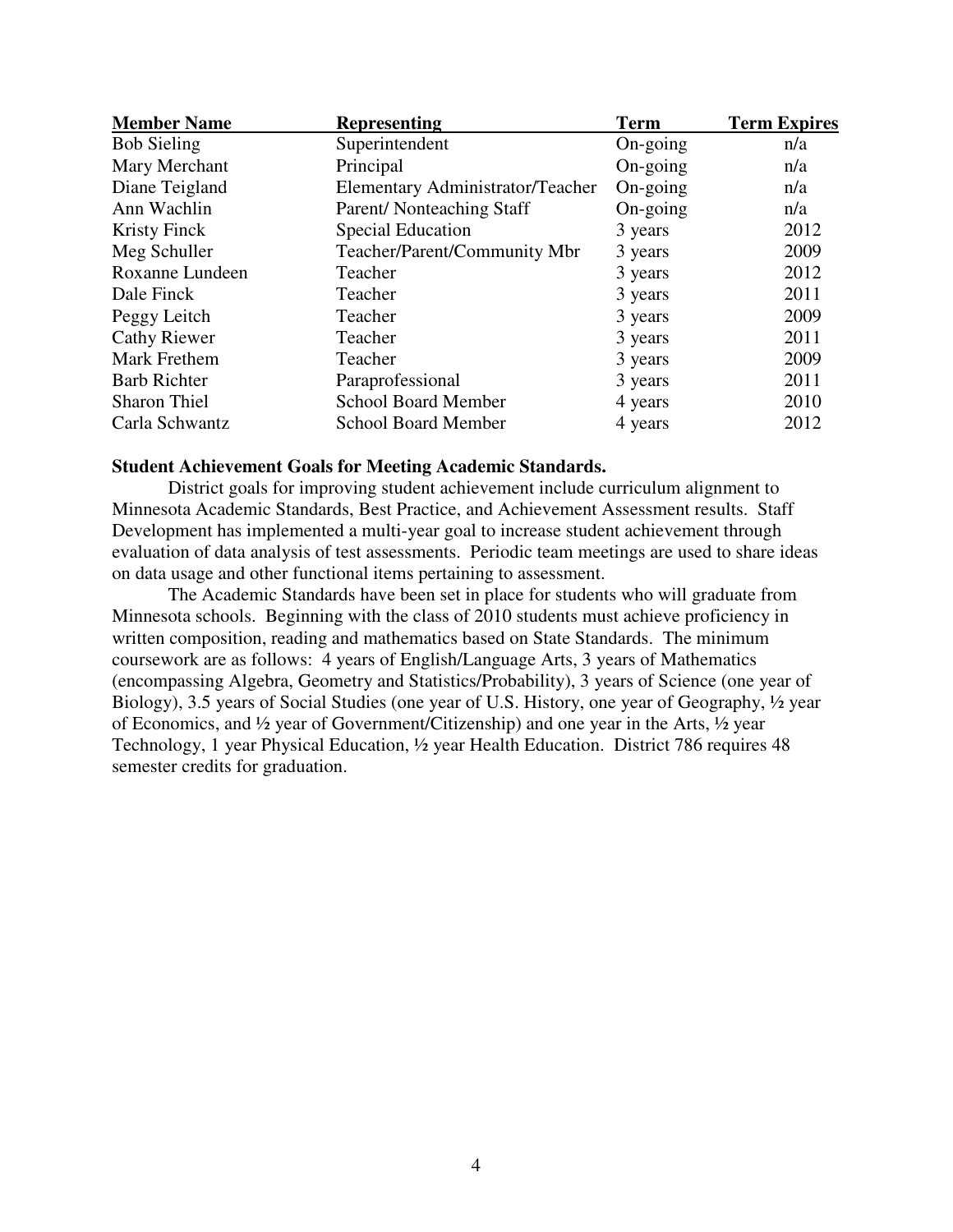## **District Improvement Plans Including Staff Development Goals Section 122A.60.**

| <b>District Goals 2008-2009</b>                  | <b>How Progress Will Be Measured</b>               |
|--------------------------------------------------|----------------------------------------------------|
| To continue to implement the academic            | Faculty and administrators will review             |
| standards as adopted by the State Legislature.   | progress on implementing Minnesota academic        |
|                                                  | standards prior to registration of classes for the |
|                                                  | 2008-2009 school year.                             |
| To continue to utilize the Curriculum Review     | Staff will complete reports on the phase a         |
| Cycle and Curriculum Mapping.                    | given subject area is at on the Curriculum         |
|                                                  | Review Cycle and update Curriculum Maps.           |
| <b>Staff Development Goals</b>                   |                                                    |
| Create a strong working partnership and          | Evaluation of the use of communication             |
| communicate openly with students, parents,       | through e-mail, instant alert, telephone and       |
| and the community.                               | personal contact. In addition, feedback from       |
|                                                  | parents at conferences, hits on the district       |
|                                                  | website and the number of parents utilizing        |
|                                                  | online grading access will be documented.          |
| Integrate academics, technology, fine arts,      | The number of students participating in            |
| athletics, and life skills in our curriculum and | activities will be documented by the Activities    |
| programs with an emphasis in reading.            | Director. Student achievement will be              |
|                                                  | monitored.                                         |

## **Minnesota Rules 3501.0160**

 The graduating class of 2009 will be the last class to receive diplomas under Minnesota Rules 3501.0160 District Reporting Requirements and Minnesota Rules 3501/040 Test Administration related to the Basic Skills Tests. Due to data privacy issues, districts are not required to report the data when the number of students that have not met the BST requirement is nine or fewer students.

# **MCA-II/GRAD**

The Minnesota Comprehensive Assessment II's/GRAD (Graduation Required Assessments for Diploma) include written composition, reading, and mathematics tests for students in grades 7-11. Students in grade 9 must achieve proficiency in written composition, students in grade 10 must achieve proficiency in reading and students in grade 11 must achieve proficiency in mathematics to receive a diploma from a public high school in Minnesota.

The class of 2010 will be the first class needing to pass the mathematics test for graduation.

The Graduation Required Assessments for Diploma (GRAD) measure the reading, writing and mathematics proficiency of high school students. By requiring high school graduates to reach a specified level on each of these assessments, Minnesota is making sure students are on track to have the essential skills and knowledge necessary for graduation in the  $21<sup>st</sup>$  century.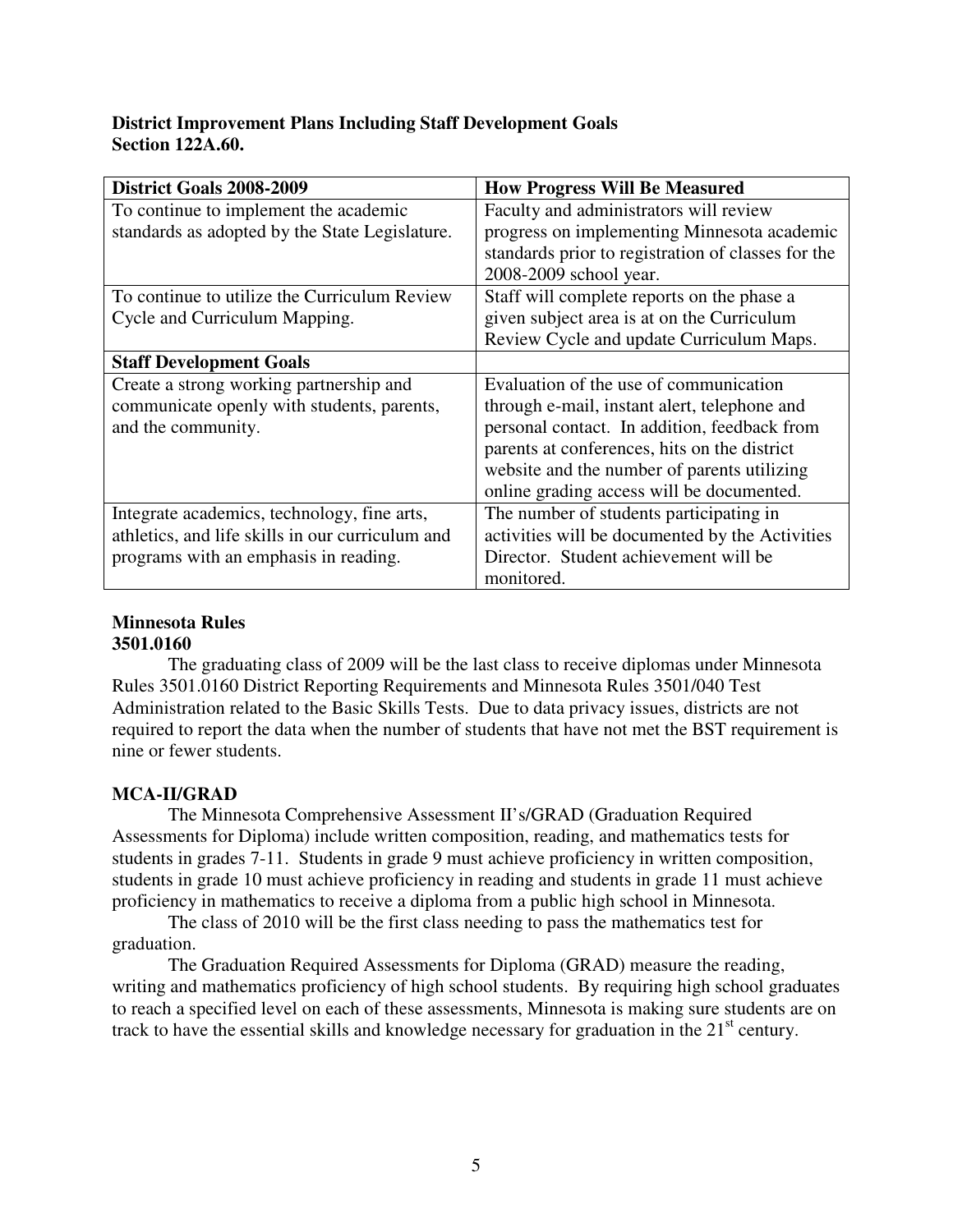#### **Basic Skills Reporting Results 2008-2009 3501.0160**

| <b>Grade Level</b>                                               | 9     | 10    | 11    | 12       |
|------------------------------------------------------------------|-------|-------|-------|----------|
| The number of students at each grade in grades 9-12              |       |       |       |          |
| enrolled according to Minnesota Automated Reporting              | 38    | 39    | 40    | 41       |
| <b>Student Systems (MARSS).</b>                                  |       |       |       |          |
| The number of students at each grade level passing each          |       |       |       |          |
| State test at the State standard level.                          |       |       |       |          |
| <b>State test of Mathematics</b>                                 |       |       | 23/40 |          |
| State test of Reading                                            |       | 20/39 |       |          |
| <b>State test of Written Composition</b>                         | 30/38 |       |       |          |
| The number of students at each grade level passing each          |       |       |       |          |
| State test at the individual level under IEP or 504 plan.        |       |       |       |          |
| <b>State test of Mathematics</b>                                 |       |       |       |          |
| State test of Reading                                            |       |       |       |          |
| State test of Written Composition                                |       |       |       |          |
| The number of students at each grade level passing each          |       |       |       |          |
| State test that has been translated into a language other        |       |       |       |          |
| than English.                                                    |       |       |       |          |
| <b>State test of Mathematics</b>                                 |       |       |       |          |
| <b>State test of Reading</b>                                     |       |       |       |          |
| State test of Written Composition                                |       |       |       |          |
| The number of students at each grade level exempt from           |       |       |       |          |
| each State test.                                                 |       |       |       |          |
| <b>State test of Mathematics</b>                                 |       |       |       |          |
| <b>State test of Reading</b>                                     |       |       |       |          |
| <b>State test of Written Composition</b>                         |       |       |       |          |
| For $12th$ grade only, the number of students currently denied a |       |       |       | $\theta$ |
| high school diploma because of not passing the state standard    |       |       |       |          |
| for a State test when all other graduation requirements have     |       |       |       |          |
| been met.                                                        |       |       |       |          |

## **Number of Retake Opportunities Available/ Opportunities for Remediation for Students Who Do Not Pass**

Opportunities for retesting are provided for those students who do not pass any of the State tests in each subsequent year on a periodic basis after participating in remediation. Students and parents will be informed in writing when the scheduled remediation and testing will occur. Appropriate accommodations or modifications may be made for students with qualifying special needs as determined by the individual student's IEP team.

## **Process for Seniors to Request Additional Testing or Accommodations Process to Appeal District's Response to Request Additional Testing or Accommodations**

 The District's process for requesting an additional resting opportunity and test accommodations for a senior who has met all other district graduation requirements but has not passed one or more basic requirements tests is contained in the district testing policy. The policy also includes the District's process for appealing the District's response to request that is not favorably considered.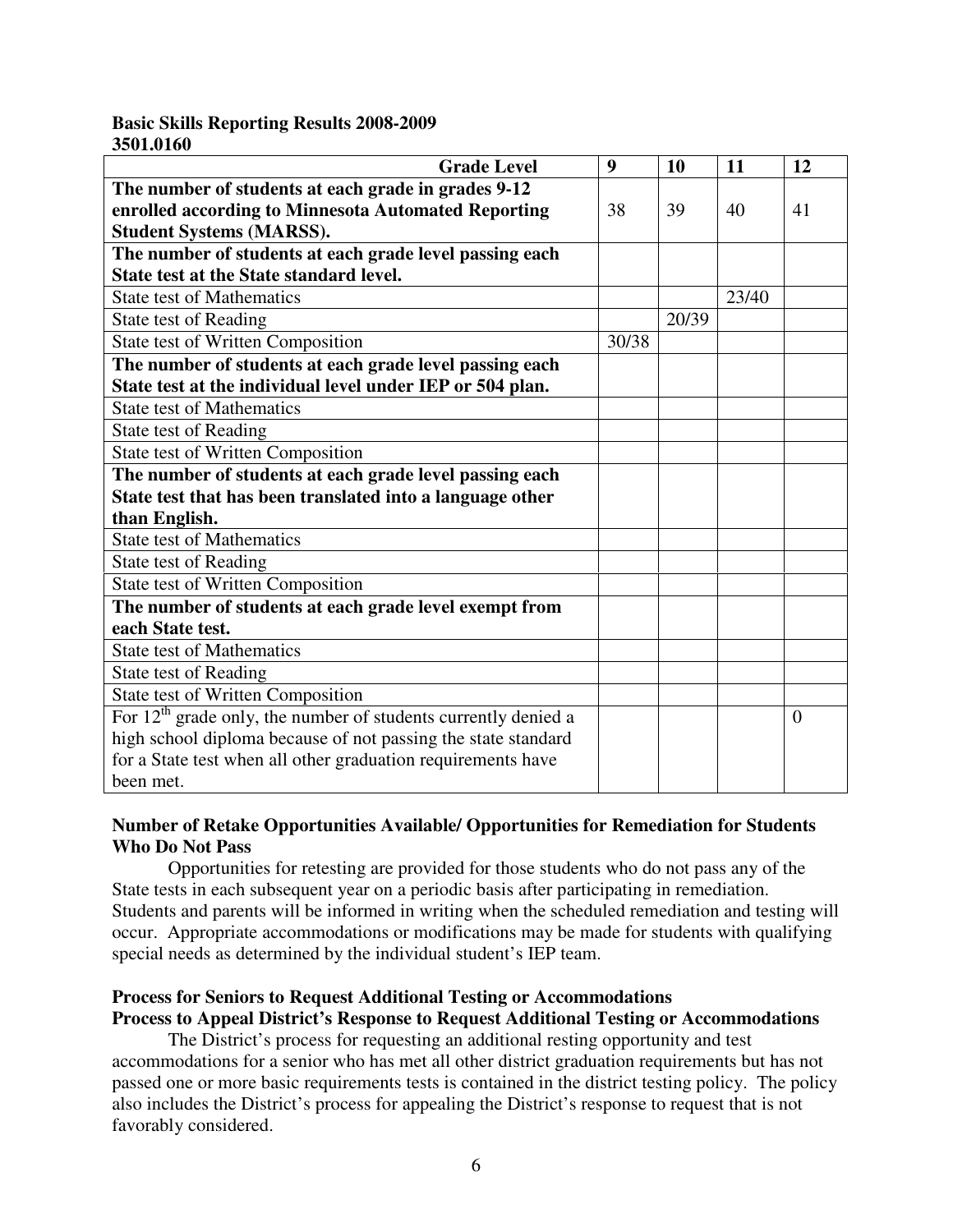## **How to Report Breaches in Test Security to District and The Department**

 Anyone who suspects a breach in test or testing security should report suspected breaches to the District by contacting the District Office at 218-924-2500. Suspected breaches in test security may also be reported directly to MDE at 651-582-8200.

# **Biennial Evaluation; Assessment Program**

# **120B.11 (Subd. 8)**

 Intent of testing is to check student progress throughout their educational career to insure mastery of minimal reading and mathematics skills. Students are provided with extended opportunities to learn, from the district if they do not receive a predetermined score.

#### **2008-2009**

| <b>Name of Test</b>                | <b>Grade Levels Tested</b> | <b>District's Use of Test Results</b> |
|------------------------------------|----------------------------|---------------------------------------|
| MCA-II's: Reading and              | 3, 4, 5, 6, 7, 8, 10, 11   | Title 1 Placement, Curriculum         |
| Mathematics                        |                            | Planning/Review, District             |
|                                    |                            | Accountability, MN                    |
|                                    |                            | Requirement, IEP's                    |
| <b>MN Basic Standards Test for</b> | 9                          | Curriculum Planning/Review,           |
| Writing                            |                            | district Accountability, MN           |
|                                    |                            | Requirement, IEP's                    |
| PLAN ACT, ACT, SAT,                | $8 - 12$                   | Optional tests for college            |
| PSAT, ASVAB, EXPLORE               |                            | entrance, vocational planning,        |
|                                    |                            | scholarships                          |

#### **Student Achievement Results Compared to Previous Years MCA-II's/GRAD**

|                            | <b>Students Tested</b> | <b>Students Tested</b> | <b>Students Tested</b> |
|----------------------------|------------------------|------------------------|------------------------|
|                            | % Proficient           | % Proficient           | % Proficient           |
|                            | 2008-2009              | 2007-2008              | 2006-2007              |
| Grade 8                    | 39                     | 40                     | 11/33                  |
| MCA-II                     | 38.46%                 | 37.5%                  | 33%                    |
| Math                       |                        |                        |                        |
| Grade 8                    | 39                     | 40                     | 13/33                  |
| MCA-II                     | 38.46%                 | 32.5%                  | 19%                    |
| Reading                    |                        |                        |                        |
| Grade 9                    | 38                     | 37                     | 36/43                  |
| <b>GRAD</b>                | 78.94%                 | 86.48%                 | 83%                    |
| <b>Written Composition</b> |                        |                        |                        |
| Grade 10                   | 39                     | 44                     | 14/40                  |
| MCA-II                     | 51.28%                 | 68.18%                 | 12%                    |
| Reading                    |                        |                        |                        |
| Grade 10                   |                        |                        | 37/41                  |
| <b>Written Composition</b> |                        |                        | 90%                    |
| Grade 11                   | 40                     | 41                     |                        |
| MCA-II                     | 57.49%                 | 14.63%                 |                        |
| Mathematics                |                        |                        |                        |

**Student Evaluation**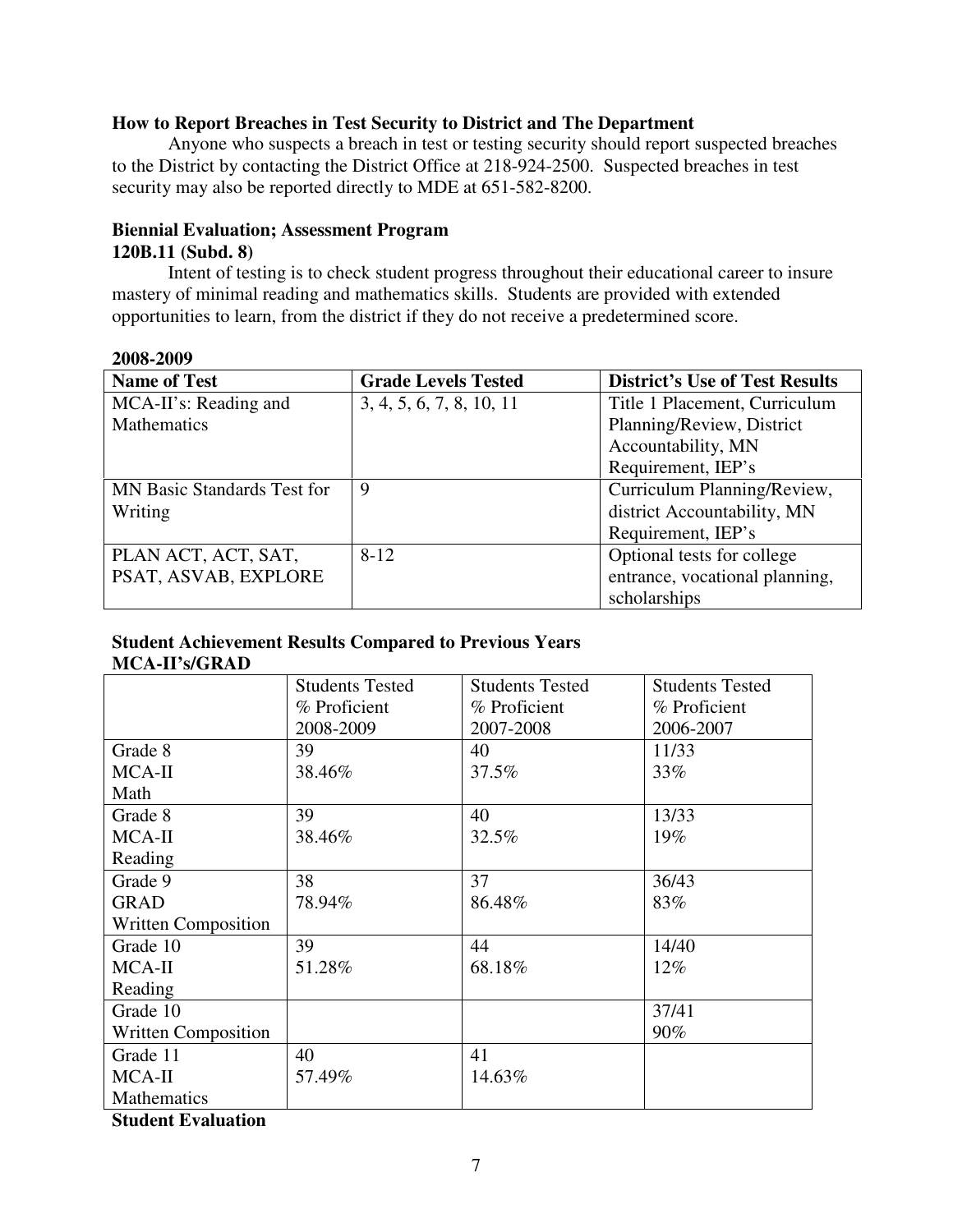## **120B.11 (Subd. 6)**

 Each year, Bertha-Hewitt School conducts a survey of its high school graduates or GED recipients who receive a diploma or its equivalent from the district during the reporting period year. 34 of 41 seniors completed the survey. The following is a summary of the School Effectiveness Evaluation for Graduating Seniors from the Class of 2008: Rating 1.00 to 5.00 (1=Excellent, 2=Good, 3=Fair, 4=Poor, 5=Very Poor)

| From my observation, our District                                                | Rating |
|----------------------------------------------------------------------------------|--------|
| Offers services to help meet individual needs                                    | 2.29   |
| Adequately communicates between the home and school about what is                |        |
| happening in school                                                              | 2.15   |
| Provides a safe environment while riding the bus                                 | 2.18   |
| Provides an enthusiastic learning environment                                    | 2.09   |
| Provides facilities with adequate space for programs and students                | 1.97   |
| Provides a clean school                                                          | 1.76   |
| Provides meals that are nutritious and appealing                                 | 2.79   |
| Provides adequate availability of computers/technology for my use                | 2.15   |
| Provides adequate supervision in the hallways during the school day              | 1.94   |
| Has administration who are supportive of students                                | 1.91   |
| Fairly enforces school rules, regulations, and policies                          | 2.18   |
| From my observation, our Staff                                                   |        |
| Are available to help students who need help                                     | 2.06   |
| Provides students with quality instruction they can depend upon                  | 2.26   |
| Knows students as individuals                                                    | 2.29   |
| Delivers material to students in an interesting and effective manner             | 2.38   |
| Are friendly and easy to communicate with                                        | 2.24   |
| Provides information so students know what is expected from them at the start of | 2.29   |
| each new unit of instruction                                                     |        |
| Provides an atmosphere of respect for all students, regardless of achievement    |        |
| level                                                                            | 2.15   |
| From my observation, our Curriculum                                              |        |
| Provides meaningful homework assignments and receives student feedback           | 2.97   |
| Offers enough opportunities to prepare students for "life after high school"     | 2.85   |
| Incorporates the Minnesota Graduation Standards and what the standards mean      |        |
| to me                                                                            | 2.47   |
| Provides an adequate number and variety of courses offered                       | 2.44   |
| Has fair grading policies and practices                                          | 2.29   |
| Uses technology appropriately                                                    | 2.06   |
| Provides challenging learning opportunities for academically advanced students   | 2.21   |

**Periodic Report 120B.11 (Subd. 7)**